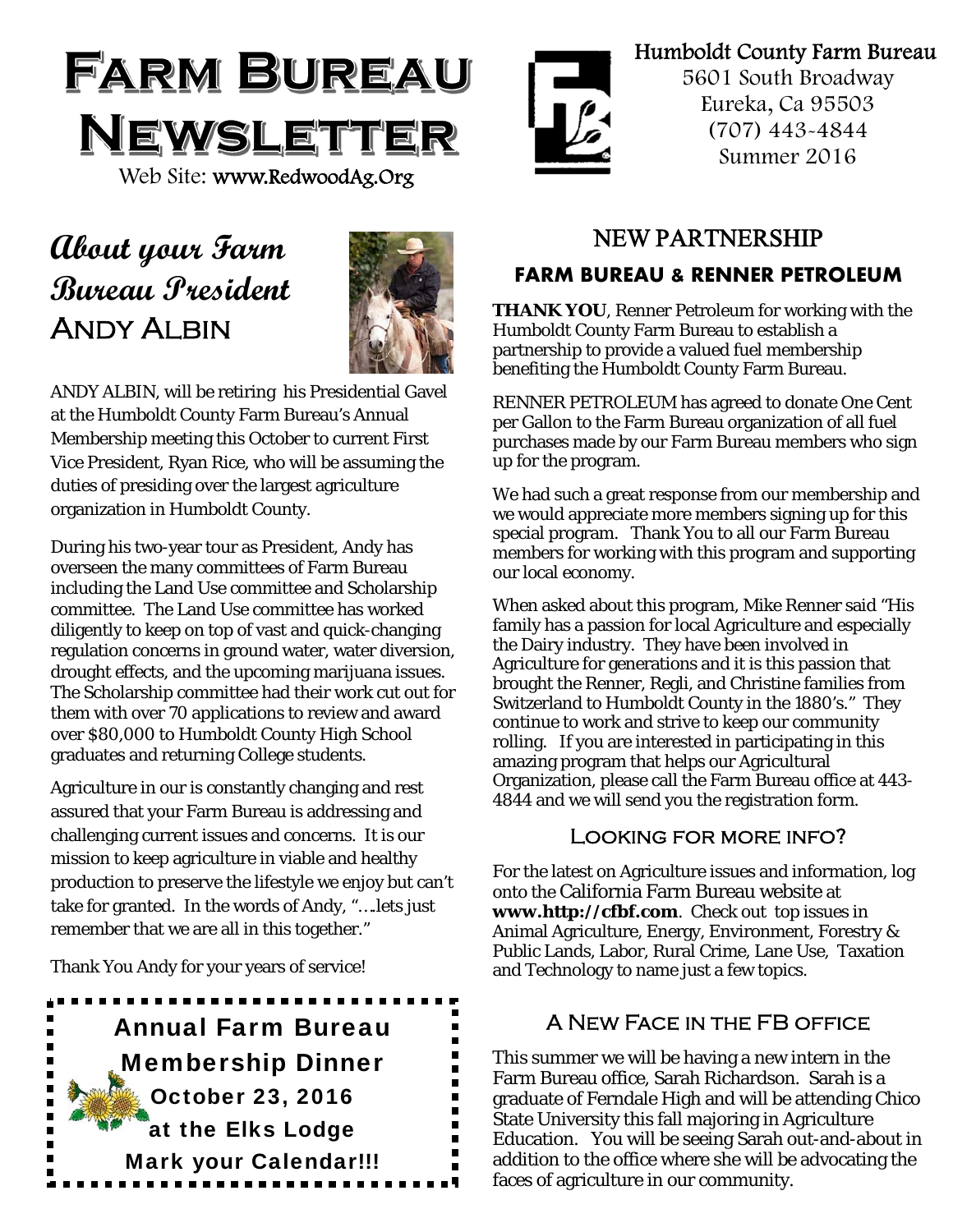# **FUTURE DATES TO REMEMBER**

 July 10-16 Fortuna Rodeo August 13-September 4th Humboldt County Fair, Ferndale July 21-23 Fortuna Auto Expo October 29th Farm Bureau Annual Meeting, Elks Club, Eureka CA September 26, 2017 Redwood Region Resource Ralley for Humboldt Co. High School students

# **2017 Sterling Paddock Scholarship**

The HCFB Sterling F. Paddock Memorial Scholarship was established in 2009. Mr. Paddock lived in Kneeland, and spent most of his life as a cowboy/care taker on local ranches. Mr. Paddock left his Estate to the Farm Bureau Scholarship Program for the purpose of assistance to local students. This year, over \$35,000 in Sterling Paddock Memorial Scholarships were awarded this year to High School Seniors and returning college students. This scholarship can be reapplied to for a total of four years.

### Scholarship Recipients

Alex Anderson Emily Carter Hadassah Cesaretti Emily Dale Peyton Durrett Taylor Fievares Elizabeth Ford Spencer Fulton Anna Gomes Emma Gomes Danielle Hansen Dalas Hayes Jace Jackson Madison Johnson Kayleen Kemp Tori Laidlaw Jonas Lindblom

Bradley Livingston Shilo Martella Kelsey Meyers Kayce Murray Ross Nickols Travis Nickols Lauren Pedrotti Rachelle Regli Tyler Regli Sarah Richardson Chance Roberts Cassidy Rocha Kelsey Spaulding Hunter Toland Hannah VanDuzer Brooke Vogt Dustin Wallis

# **2016 Humboldt County Wool Growers Scholarship:**

**Tori Laidlaw** 

# **2016 Farm Bureau Scholarship Winners**

The Farm Bureau Scholarship Committee is pleased to have awarded **\$80,000** in funds to graduates from Humboldt County High Schools for their college education.



# **Henri & Lanette Rousseau Scholarships Winners**

This Memorial Scholarship was established in 1996 by the late Lanette Rousseau to provide educational opportunities for students of agriculture, teaching, and science related fields. These scholarships are for undergraduate study at an approved two year, four year, or vocational school and can be reapplied to for a total of four years. This year, the Rousseau Scholarship awarded over \$45,000.

Alexandrea Anderson Kamren Bates Emily Carter Hadassah Cesaretti Kyle Chorbi Gwen Christiansen Emma Curtis-Rowley Emily Dale Peyton Durrett Taylor Fievares Elizabeth Ford Patsy Fraga Spencer Fulton Emma Gomes Anna Gomes Angel Goodman Andrea Guggenbickler Michael Hamilton Danielle Hansen Dalas Hayes Jace Jackson Tyler Janowski

Ashley Jenkins Sarah Johnson Morgan Johnson Kayleen Kemp Kara Kline Tori Laidlaw Jonas Lindblom Bradley Livingston Lily MacMillan Walkyhr Macy Lindsey Maillie Shilo Martella James McCrigler Westin McHaney Kodi Millsap Haley Moffat Kayce Murray Travis Nickols Kaylin Nylander Natalie Pedicino Lauren Pedrotti Mesha Pronovost

Morgan Pryor Enrique Razo Tyler Regli Rachelle Regli Sarah Richardson Chance Roberts Cassidy Rocha Samantha Sederberg Noelle Shaw Kaitlyn Sigler Ryan Sotelo Kelsey Spaulding Makayla Taylor Kayla Templeton Hunter Toland Hannah VanDuzer Brooke Vogt Dustin Wallis Dalton Williams Courtney Wilson Lauren Yount-Luna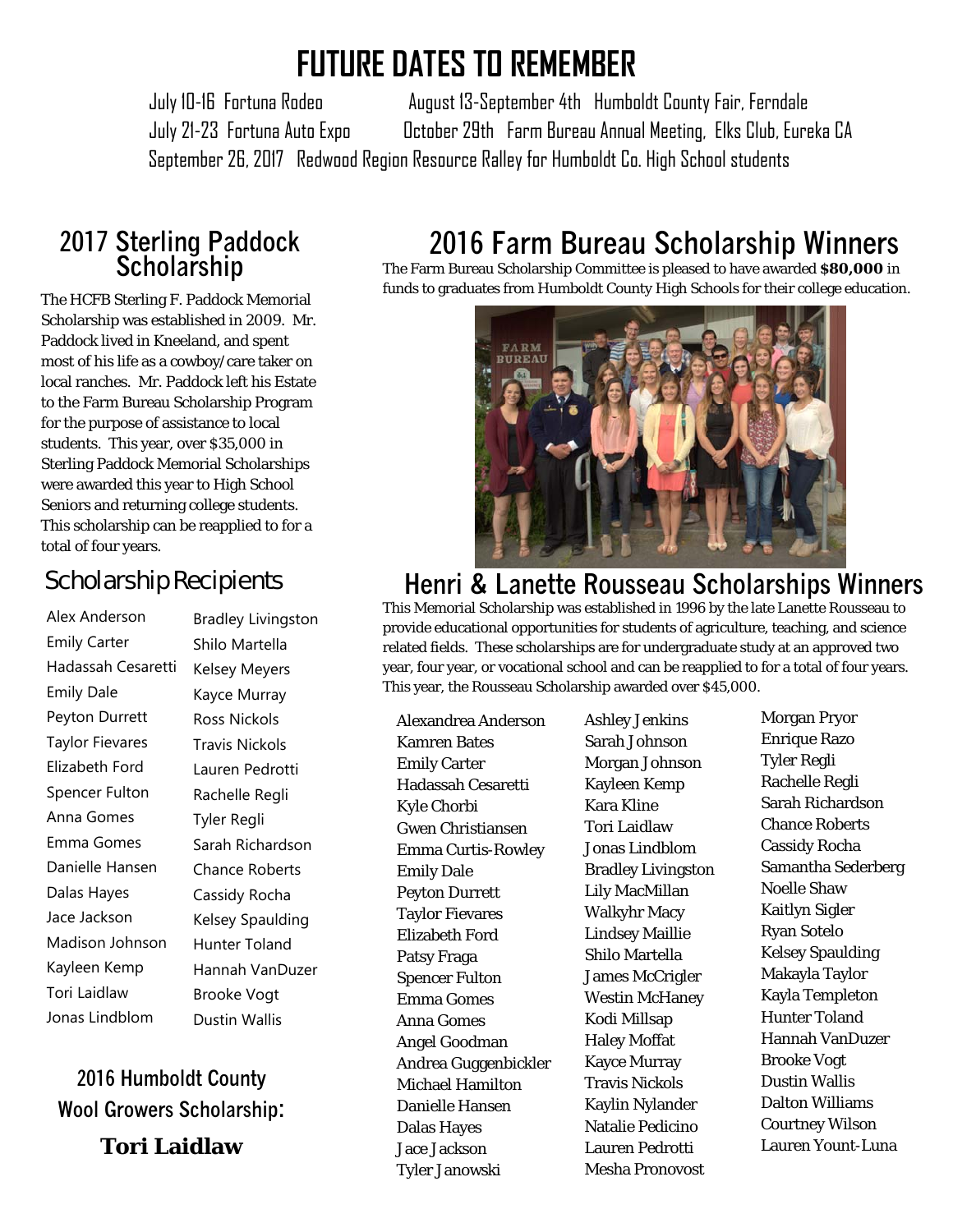#### **REACH Air medical Services and CALIFORNIA SHOCK TRAUMA AIR RESCUE**

**(CALSTAR),** two of the preeminent air medical ambulance providers in Northern California, are entering into an agreement that will place CALSTAR within the same corporate holding company as REACH. Humboldt County Farm Bureau members can receive a discounted price for annual membership for emergency air transportation through REACH Air Medical Services. For more information on this program, please contact the Farm Bureau office at 443-4844.

#### **REDWOOD REGION RESOURCE RALLEY**

The Humboldt County Farm Bureau will be partnering with the Redwood Region Logging Conference and the North Coast Agriculture Partners to put on the first annual **REDWOOD REGION RESOURCE RALLEY**  for Humboldt County High School students who are

interested in joining the Forestry or Natural Resources industry.

This event will be similar to a Career Day where students will be introduced to a variety of career paths readily available locally including forestry, biology, fisheries, geology, or diesel mechanics. Attending students will take a choice of workshops and be given tours of related fields. The event will be held on September 29th at Humboldt Redwood Company in Scotia. Preregistration for students is required.

If you are interested in supporting or being a part of this event, please contact the Farm Bureau office 707.443.4844

**PETRUSHA LAW Free Estate Planning Workshops :**  August 25, 2016 & November 16, 2016 Both workshops are FREE but registration is required as space is limited. Call or sign up on their website. Time: 4:00 pm

Place: PETRUSHA LAW 2111 1ST Street (@ V St.), Eureka Sign up @ petrushalaw.com (707) 798-6030

*A special Thank You*….. The Humboldt County Farm Bureau recently received an anonymous donation of \$10,000 for the Farm Bureau's Scholarship program. The donor was a past recipient of one of our scholarships and is using this opportunity to give back. The donation will be invested into our Scholarship Fund and interest will be paid out staring next year. THANK YOU to someone who truly supports the future of agriculture.

### **Gene Whitney Production Forestry Scholarship**

Two Scholarships were awarded to students who will be pursuing a career in Forest Management or Natural Resources that provides support to the Timber Industry. The students that receive \$1,000 Production Forestry Awards are:

#### **Jace Jackson & Dustin Wallis**

 $C \infty$ 

**Cheryl Nylander Memorial Scholarship: Spencer Fulton** 

 $C \implies \neg \neg \neg \neg \neg$ 

#### **2016 Farm Bureau Involvement & Accomplishments:**

- General Plan Hearings and updates.
- College of the Redwood Ag Department support.
- Regional Agricultural Marketing Projects.
- Six Rivers Dairy Association partner.
- Humboldt County Fair Ag Art Sponsor.
- Water Board meeting input
- Elk River Watershed partner
- Input with Resource Lands Working Group.
- Eel River Ground Water